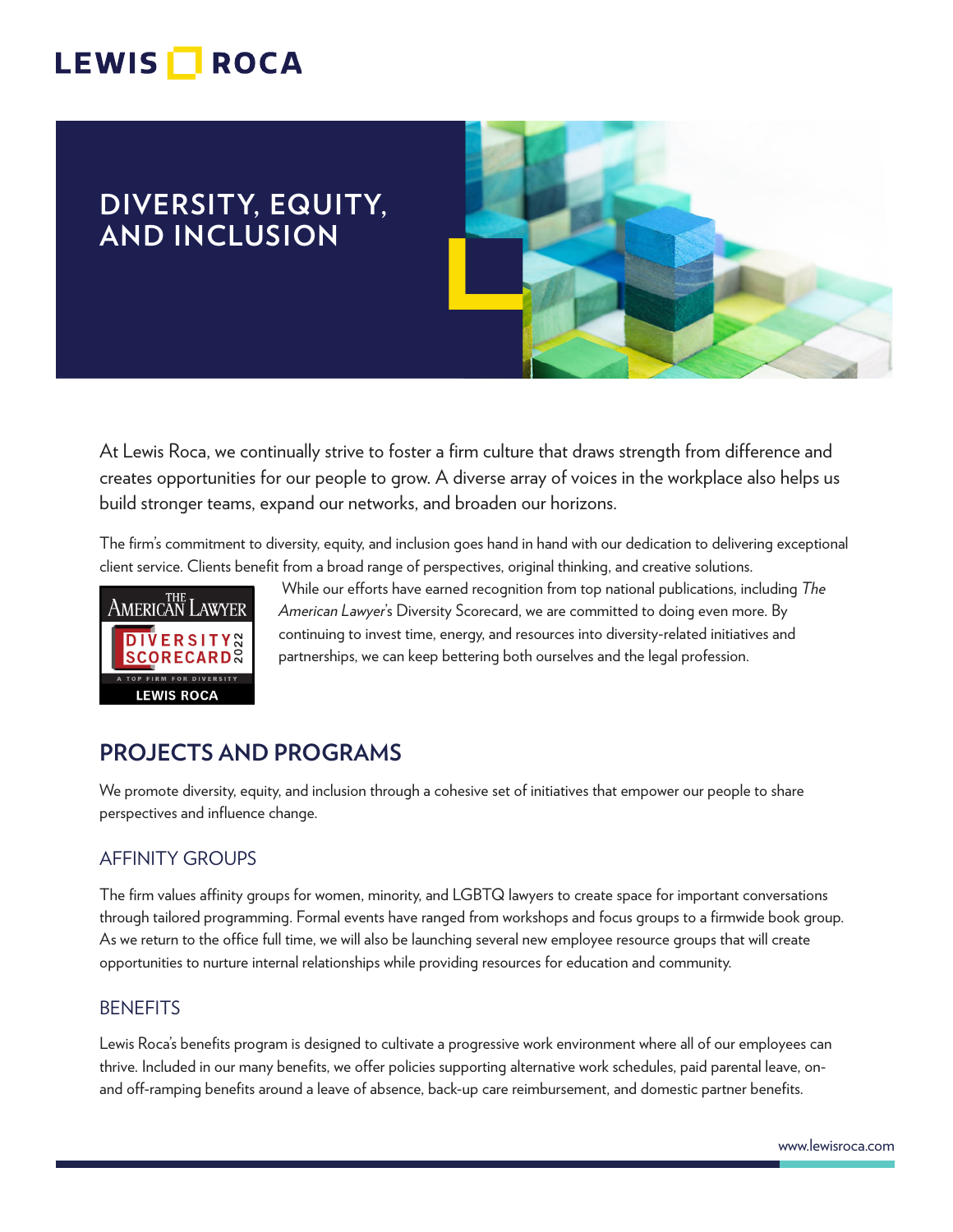# LEWIS **NOCA**

#### **DIVERSITY, EQUITY, AND INCLUSION**

#### LEGAL WRITING INTERNSHIPS

Our Denver, Las Vegas, Phoenix, and Tucson offices offer legal writing internships for minority law students, including stipends and, in some cases, tuition scholarships for the student's third year.

#### DIVERSITY, EQUALITY, AND INCLUSIVENESS COMMITTEE

The firm's Diversity, Equality, and Inclusiveness Committee monitors the success of our efforts through in-depth evaluations, including surveys, focus groups, retreats, and interviews. We also work closely with the firm's operational and executive committees to further overall diversity and inclusion goals.

### **PROMOTING DIVERSITY IN OUR COMMUNITIES**

Our team is passionate about giving back to the communities where we live and work. Through volunteer and pro bono efforts, we are able to leverage the expertise and best practices of organizations focused on expanding diversity, equity, and inclusion to effect long-lasting change in the local, regional, and national community. Among others, we contribute to:

- Local bar associations and affinity bar groups
- State bar task forces
- Diversity and Flexibility Alliance
- Center for Legal Inclusiveness
- Human Rights Campaign
- Anti-Defamation League
- And more

### **Diversity, Equity, and Inclusion Contacts**

Frederick J. Baumann Partner

### **Diversity at Work**

Workplace diversity creates, strengthens, and expands the relationships that power our firm. That's why a commitment to diversity, equity, and inclusion drives every facet of our culture. We make it a priority to attract, retain, and promote talented professionals of all races, ethnicities, genders, ages, sexual orientations, religions, nationalities, and abilities.